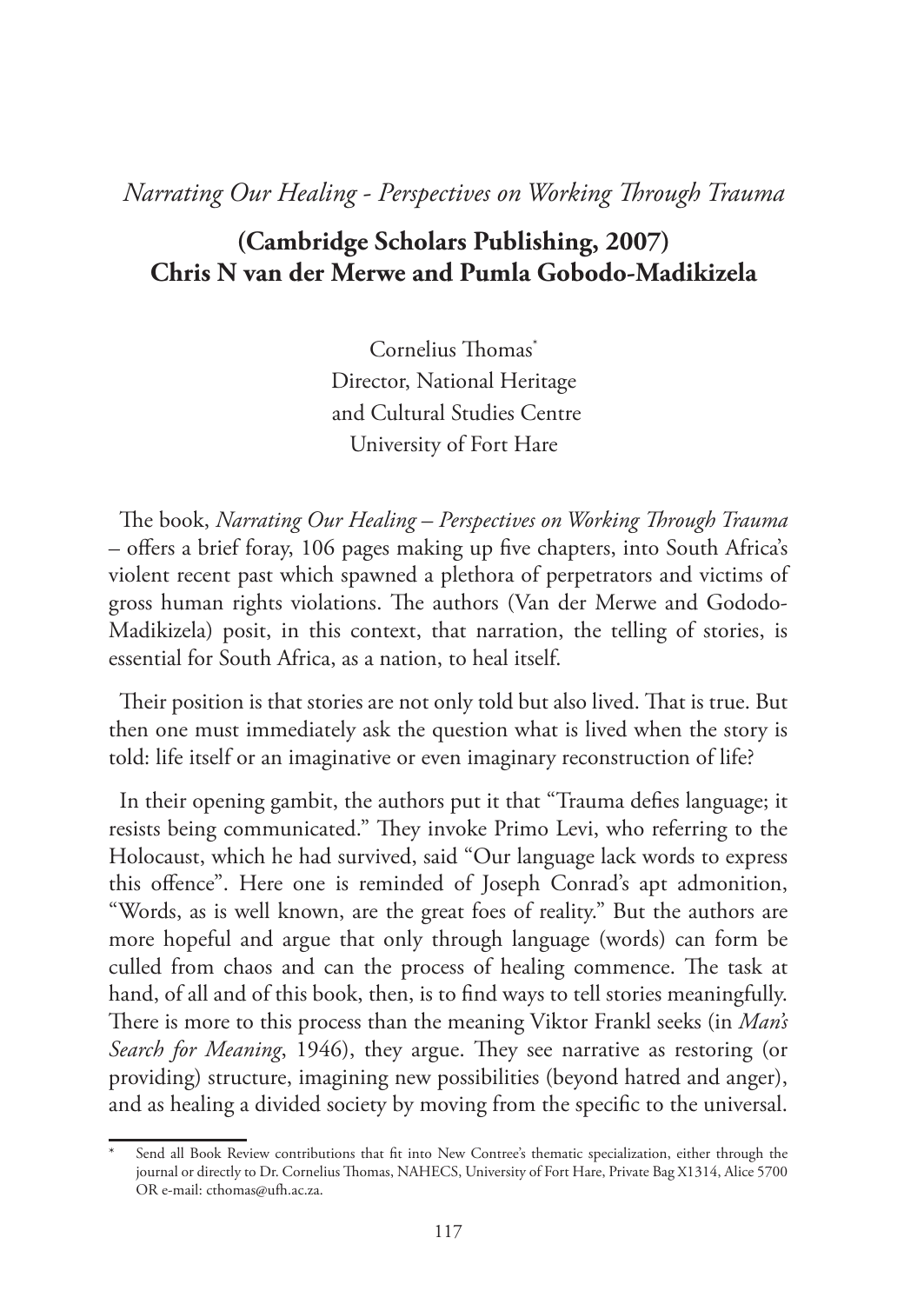Chapter 3, "Searching for Closure: The Crying Voice", anchors and indeed centres the book. Here the authors ask of the reader to listen with empathy to the "crying voice", because, they assert, individual and national healing is everyone's responsibility – an admirable if unrealistic request. They acknowledge that sometimes wounds do not heal, but state that the voice of the person in pain should not be stilled. It should be acknowledged, dealt with, and then put to cathartic uses. Specifically, this chapter concerns the pain brought by a lack of closure. Ernestina Simelane, a grieving mother, has not found her daughter Nokuthula who had disappeared during the heady days of 1980s South Africa. That her daughter's body has not been found and returned is exacerbated by the uncertainty about her (daughter's) role at that time – was she a freedom fighter or a collaborator? Trauma here, the authors assert, cannot, for the absence of certainty, can only with extreme difficulty be turned into narrative. This scenario speaks to a wider SA problematique – that much of what led to trauma was started by *impimpi* (informers) and collaborators. It was not always a clear cut case of white perpetrators and black victims. The layer in between, wherein is found the shady machinations of informers, has not been addressed yet. So for victims to find healing through narration, the story would have to be fleshed out. Some perpetrators must come forward still or must be asked by the victims to come clear. This leads us, albeit tangentially, to necklace murderers. If the national healing Van der Merwe and Gobodo-Madikizela clearly strive for were to take place, both the perpetrators of necklace murderers and victims, especially the latter, must emerge from under the crushing weight of political deference and correctness. These aspects the authors do not address; but here too the crying voice must be allowed to be heard. Just as Nokuthula's story could be constructed, albeit with some stretch, from relics held by the mother, other stories, inhabited by unknown villains, can similarly be put together. Such reconstructed and indeed re-imagined stories must of course be accepted as such.

They end this chapter (51) by putting it that "Forgiveness allows people to have a new relationship with their trauma; it is a liberating act, a choice for freedom" and that "The freedom from being captive to anger and hatred as a result of the trauma liberates people to embark on a new journey of healing." Excellent.

The chapter next chapter, on "Literary Narratives and Trauma", uses a translated text by an Auschwitz survivor, Charlotte Delbo, who cites moving examples of trauma and shows that memories emerge in fragments, as I do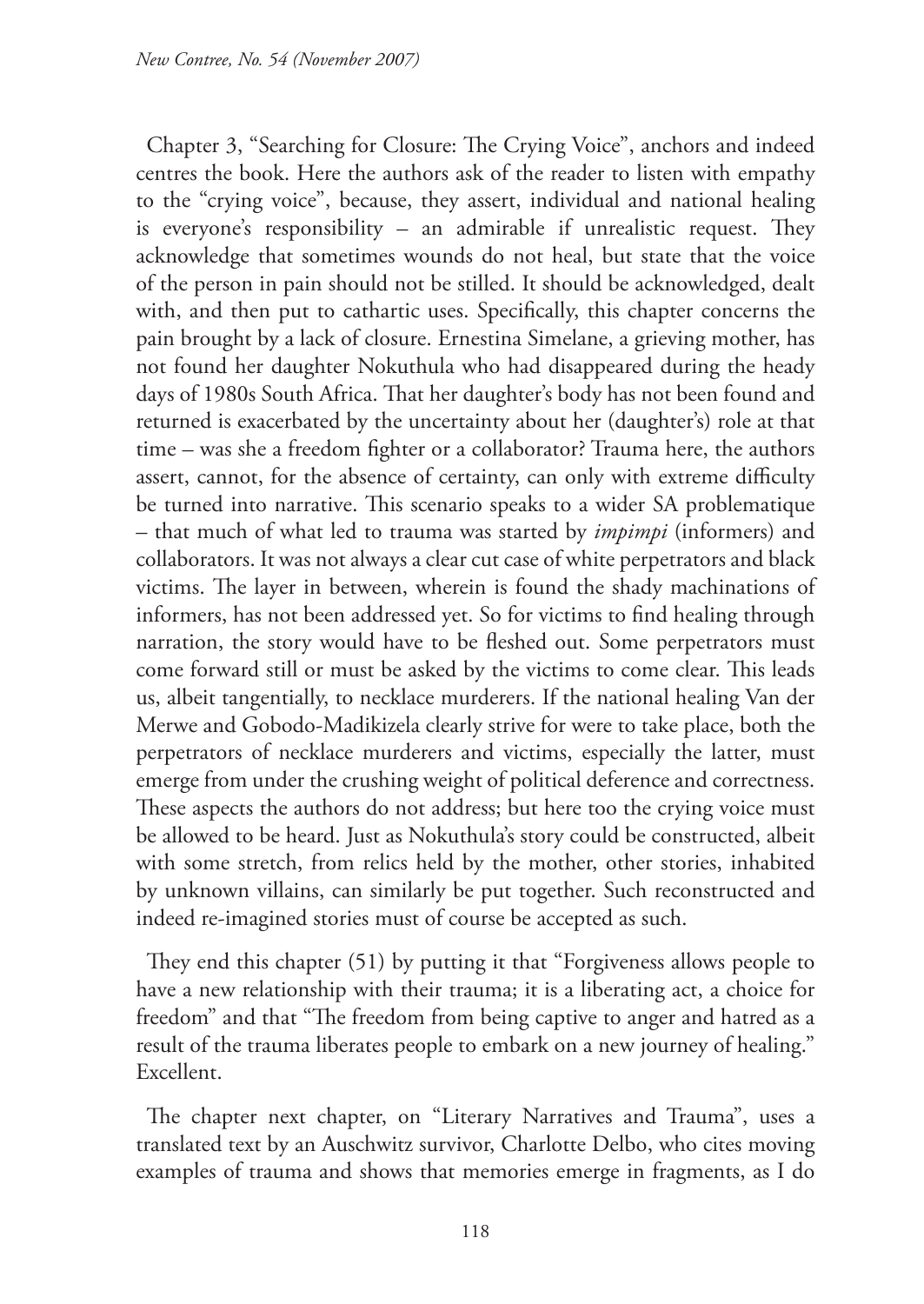in *Tangling the Lion's Tale* (Thomas, 2007), a narration of the police work of one Donald Card. To the credit of the authors it must be said that they accept such fragmentary evidence as useful.

*The Theatre of Violence* (Foster, Haupt, and De Beer, 2005) shows that there are different kinds of violence, including "horizontal violence within black communities" and recollections of such stories; *Tangling the Lion's Tale* again shows that stories are often constructed from faulty memory. Honest reconstructions are therefore called for if true healing is to take place.

I found the final chapter peculiar. Here the text of JM Coetzee's *Disgrace* (1999) is generalized. And it doesn't work for me. Using a white woman victim's trauma to arrive at understanding, narration, and belated atonement is rather inapt and it is far-fetched. Forgiving the rapist because he had, according to Lucy (or is it according to Coetzee?), committed the deed to avenge some accretion of historical wrongs, are clearly questionable. There is no "innocent scapegoat" here, only the perpetrator and the victim of a heinous crime. This is not forgiveness leading to reconstruction and personal and national healing; this is cardboard character bleeding heart liberal "understanding", false magnanimity, and incredible and imagined self-sacrifice. Annie Gagiano in a review of *Narrating* for LitNet suggests that Bessie Head's novel *A Question of Power* offers a richer case for the study of trauma and working through it. I agree, but add that Head's own story as related by Gilian Stead Eilersen (1995, 2007) offers an even better case study of trauma. Head's story shows that trauma is not simply a white perpetrator-black victim affair. Often, as in Bessie's case, the violence of racism is inflicted by both white and black.

If the authors intend this study to reach beyond the particular cases studies to make a general point, I fear they might fail. The need for healing in South Africa stems from a much wider (horizontal) and deeper (vertical) experience than the few stories they relate. In fact, most South Africans have discarded the painful baggage of the past and are right now engaged in the pursuit of happiness. What to do with them?

The text acknowledges that we come to "the table of dialogue" with different kinds of trauma. And the answer to this, for the authors, is story-telling, or to "be bound by human sharing, by human moments that connect us". The authors fear what will become to individuals if they don't work through their trauma (using story, one can suppose). They often alternate moments of hope (that healing is possible) with the envisioned scenario of "endlessly repeated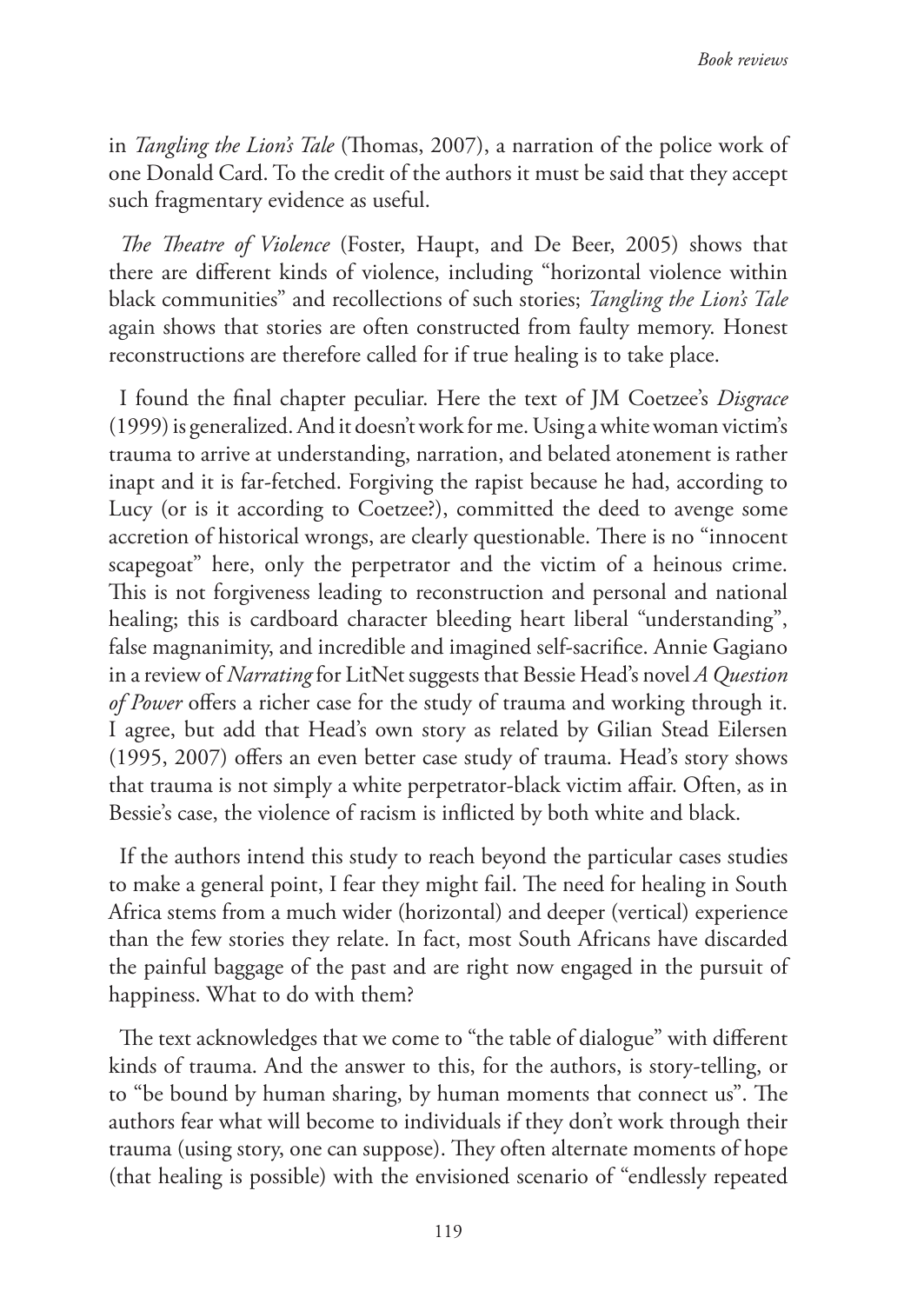conflict" (if healing is not achieved). This is dark stuff but they have merit.

One of the most important observations, near the beginning of this text (37), that "If victims continue to wear the cloak of victim-hood, it closes language and dialogue; but if they shed this cloak, the door is opened for engagement with others as fellow human beings", would have been a fitting final sentence. In other words, those who continue to play the victim, those who use their hurt as a weapon, actually retard the emergence of community.

*Narrating Our Healing* offers us useful theoretical entry points for the study of trauma and its potential to bring about healing of the personal and private sort. The larger tapestry of national healing however cries out for repressed voices to be released from the suffocating gag of subtle political tyranny.

#### **Sources**

- Don Foster, Paul Haupt and Marésa de Beer (eds.), *The Theatre of Violence: Narratives of Protagonists in the South African Conflict*. HSRC Press, 2005.
- Cornelius Thomas, *Tangling the Lion's Tale: Donald Card, from Apartheid Era Cop to Crusader for Justice*. Donald Card, 2007.
- Gillian Stead Eilersen, *Bessie Head: Thunder Behind Her Ears Her Life and Writing*. Wits University Press, 2007.

*Education and social transformation: An Eastern Cape study* (2006)

#### **(University of Fort Hare Press) L Lawrence and G Moyo (eds.)**

Brian Ramadiro Faculty of Education University of Fort Hare

It can be argued that public perception of schooling in the Eastern Cape is largely negative. In the public imagination schooling and education more broadly in the province is characterised by, among other things, dismal learner performance, poor teacher self-image and motivation, hostile relations between the department and teacher unions, legendary administrative bungling and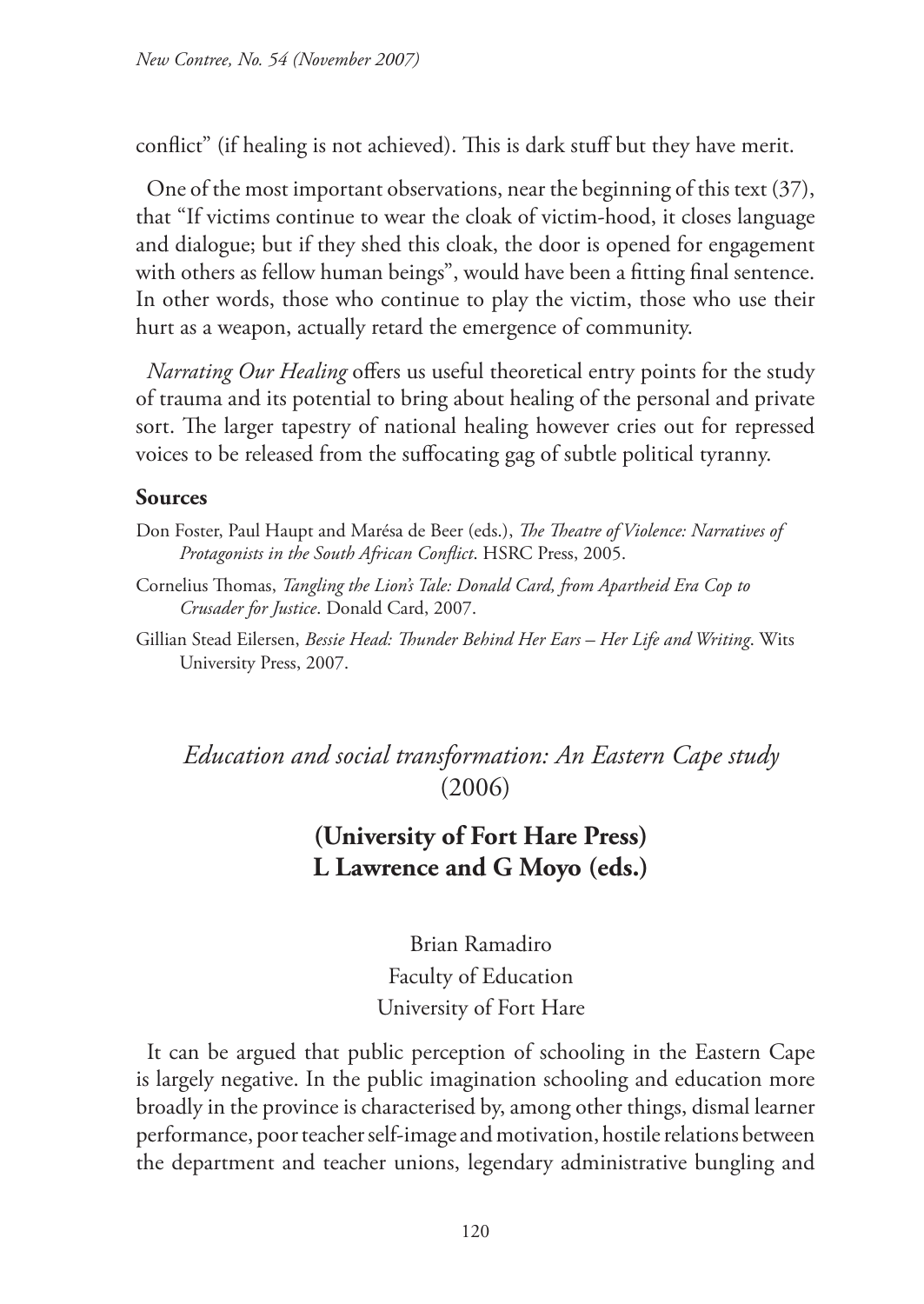endemic corruption.

In *Education and Social Transformation* are essays that describe and review a selection of attempts at education innovation in schools and communities of the Eastern Cape. A larger purpose of this book is to cultivate educational hope, imagination and action. Lawrence and Moyo refer to this as a vocation of cultivating "spirit".

To my knowledge, this is the first publicly available volume on educational innovation and social transformation in a post apartheid Eastern Cape. Like most socially engaged scholarship this collection of essays is a "workin-progress", for two reasons. First, research discussed here forms part of a larger University of Fort Hare education research programme that has now begun to be published. Second, the practitioner-scholars represented here have continued to think, create and work on the themes described and reviewed in these essays, well beyond funded project work that gave them initial impetus.

The specific focus of the book is educational innovation. It highlights the contribution, meaning and challenges of educational innovation and transformation in the Eastern Cape. Read as a whole, the volume succeeds in surfacing themes essential to an understanding of the character, the possibilities, and the limits to educational and social transformation in the Eastern Cape.

The essays by Muthayan (chapter 1), Cole, Godden, Lawrence and England (chapter 2) and Porteus (chapter 8) speak to a complex interaction of widespread poverty and unemployment with continuing inequality in educational provisioning; low and erratic organisational capacity to lead, plan, and manage educational change in the public education system; contrasted to the heroic efforts of some learners, caregivers, teachers, policymakers and administrators.

Chapters 3 to 7 contains a set of descriptive and analytical case studies exploring the role of educational innovation in: seeding sustainable school transformation (Lawrence and Peters; Moyo); building school and community relations (Moyo); piloting adult education programmes based on the everyday experiences of learners (Matshazi); constructing models for teacher training, development and support in the context of a vast rural province (Lawrence; Adendorff, Botha, Devereux, and Sotuku); and generating new approaches to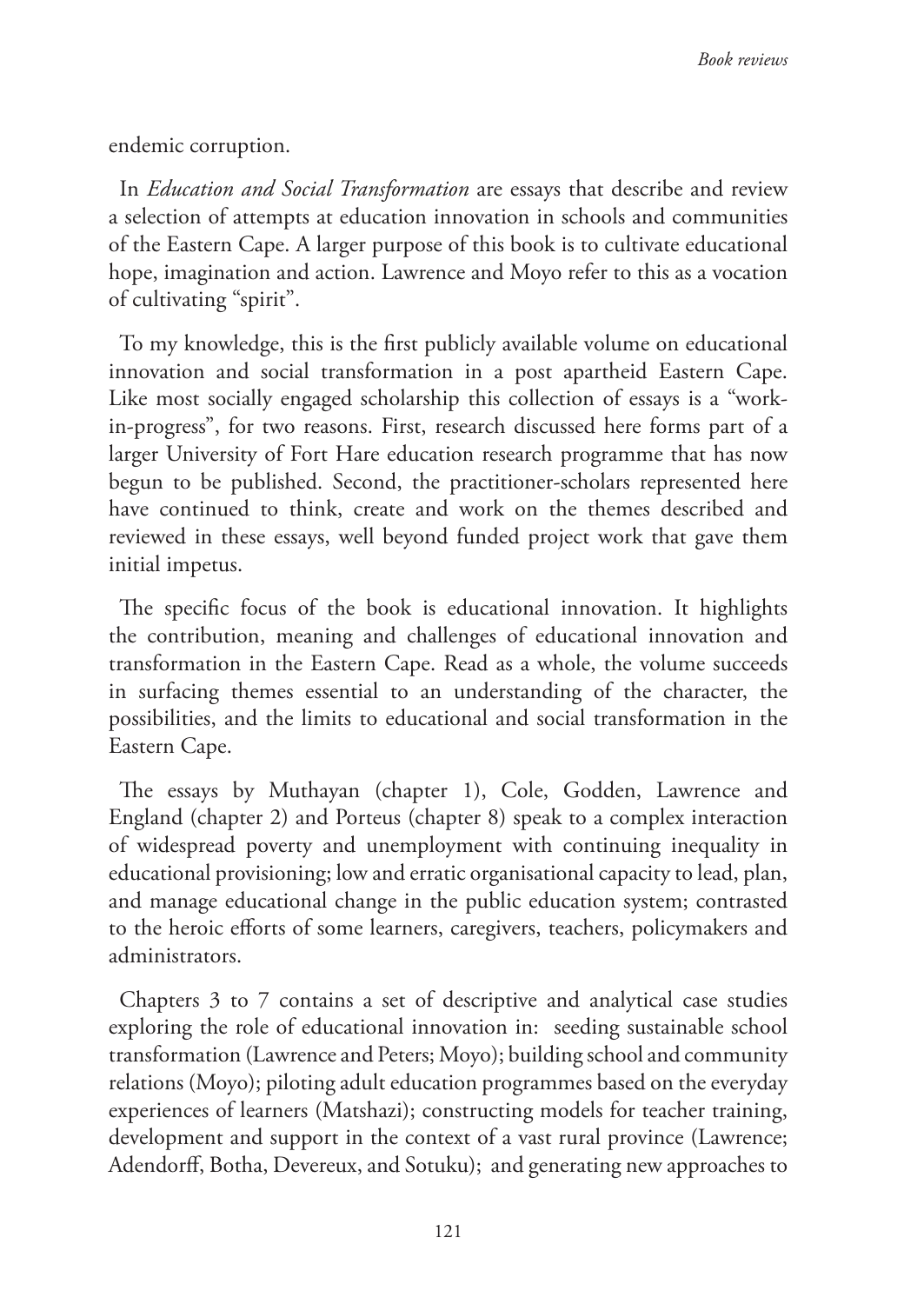school transformation through integrated district based development models (Moyo).

The book also points to a number of substantive issues in educational and social theory. I reflect only on two themes that this book points to as requiring further exploration. These themes revolve around the question of how education itself needs to transform so that it may stand a greater chance of making a contribution to social transformation of the Eastern Cape.

The first theme of exploration has to do with tracing the social and pedagogical ramifications of the fact that the South African education system, like public education systems elsewhere in the world, is run by the middle class – teachers, administrators, and the policymakers. But the South African public schooling system is two-tiered in historically unique ways. Educational achievement is restricted largely to upper tier that is almost exclusively populated by middle class children of all hues. And some of those who are responsible for quality public schooling put their children in private education. Probably, very few in the middle class dare to put their children in the second tier of the public schooling system. The second tier accounts for virtually all educational failure in the system. An essentially Bernsteinian theoretical question to be posed here is how does the fact of social and educational inequality in post apartheid South Africa plays itself in micro spaces such as classrooms and its manifestation in curriculum offerings, pedagogy, assessment and learner outcomes. Taken to their logical conclusion this is an implication of the analyses proffered especially in chapters 1, 2, and 8 of this volume.

The second theme is connectable to the first. This theme has to do with the possibilities and challenges of building the social and intellectual capital of schools, communities education departments so that innovation and change is sustainable. Part of the challenge for the Eastern Cape is educational innovation and transformation has tended to be isolated, episodic, fragmented and short lived. This is an issue which is dealt with at some length in chapters 3, 4, 6, 7 and 8. The strategic research and development question is what are the possible roles of schools, universities and departments of state - in the context of historical and social "adversity" described in chapter 2 - to support communities to build what Dani Nabudere calls "their own local institutions of learning and action".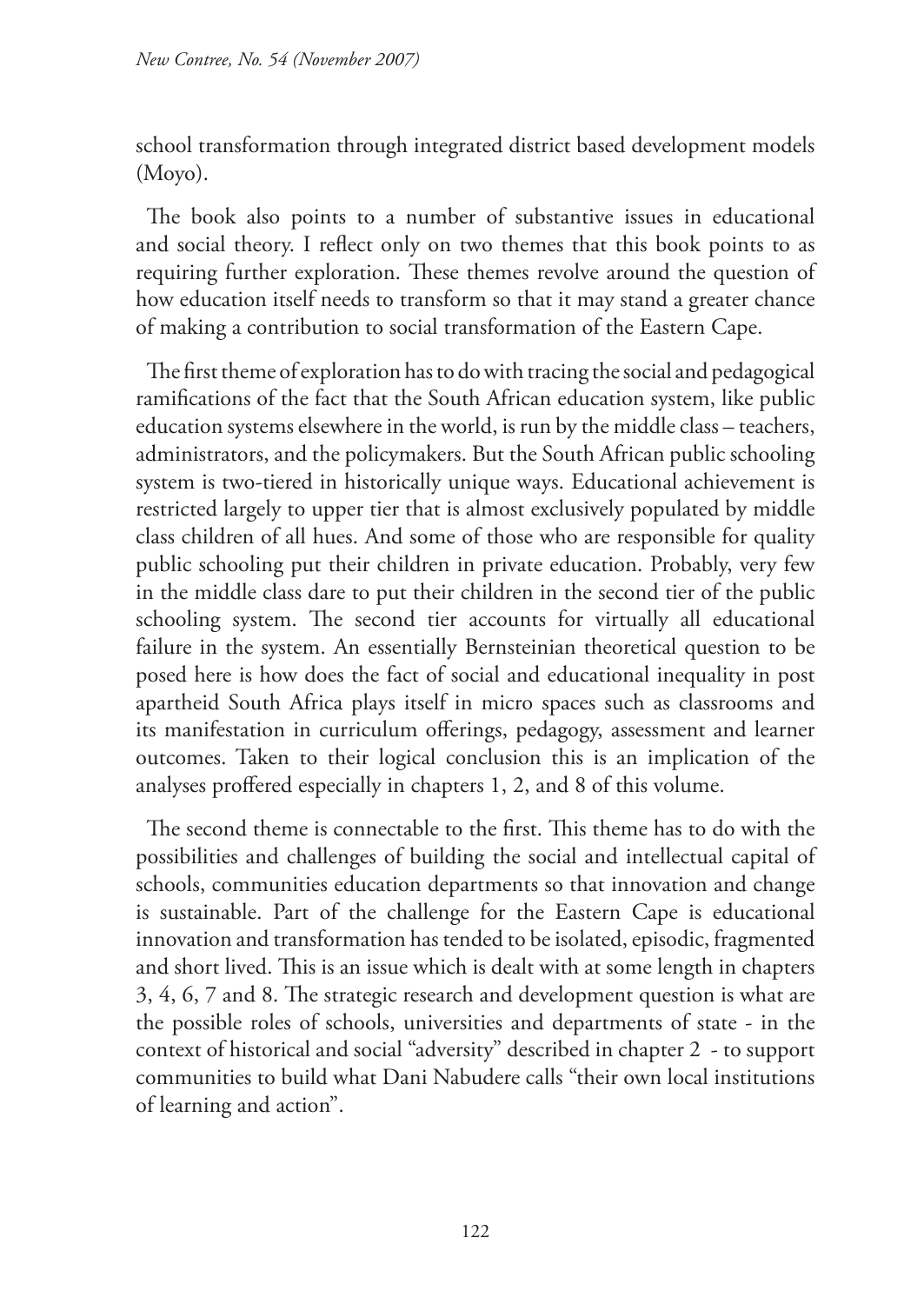# *Democracy compromised: Chiefs and the politics of land in South Africa*

# **Lungisile Ntsebeza (Cape Town: HSRC Press, 2006, x +297pp. ISBN 0 7969 2130 X)**

Bhekithemba Richard Mngomezulu Cape Peninsula University of Technology

Lungisile Ntsebeza has made a name for himself in academic circles – both in South Africa and abroad – through his courage in tackling topical issues and his scholarly engagement with some sensitive topics. He presents his views on land and the role of traditional leadership institutions in a democracy with brevity. Different stakeholders throughout the African continent generally concede that traditional leaders are part and parcel of modern governance and therefore cannot be ignored. Consequently, the debate is gradually shifting from whether or not they should be retained in a democracy to how they could function in the modern system of governance. However, Ntsebeza questions the very notion of incorporating the institution of traditional leadership in a democracy. For him, traditional leadership and democracy are antithetical to each other. Implicit in this submission is that traditional and democratically elected leaders cannot co-exist.

Ntsebeza's overall argument is encapsulated in the title of his work *Democracy Compromised*. In essence, he argues that resuscitating traditional leaders in modern governance wittingly or unwittingly compromises democracy. He bases this trajectory on the fact that these leaders are not elected into positions of power but assume such positions by virtue of birth and are therefore not accountable to anyone. Ntsebeza's work presents another angle from which the current process of redefining the role of traditional leaders in post-colonial and post-apartheid Africa could be viewed. Contrary to the resolution of a recent international conference held in Durban (25-26 October 2007) that there must be a continental approach to the question of redefining the role of traditional leaders in a democracy, Ntsebeza's work argues that it is not necessary to entertain such a thought in the first place if democracy is to survive.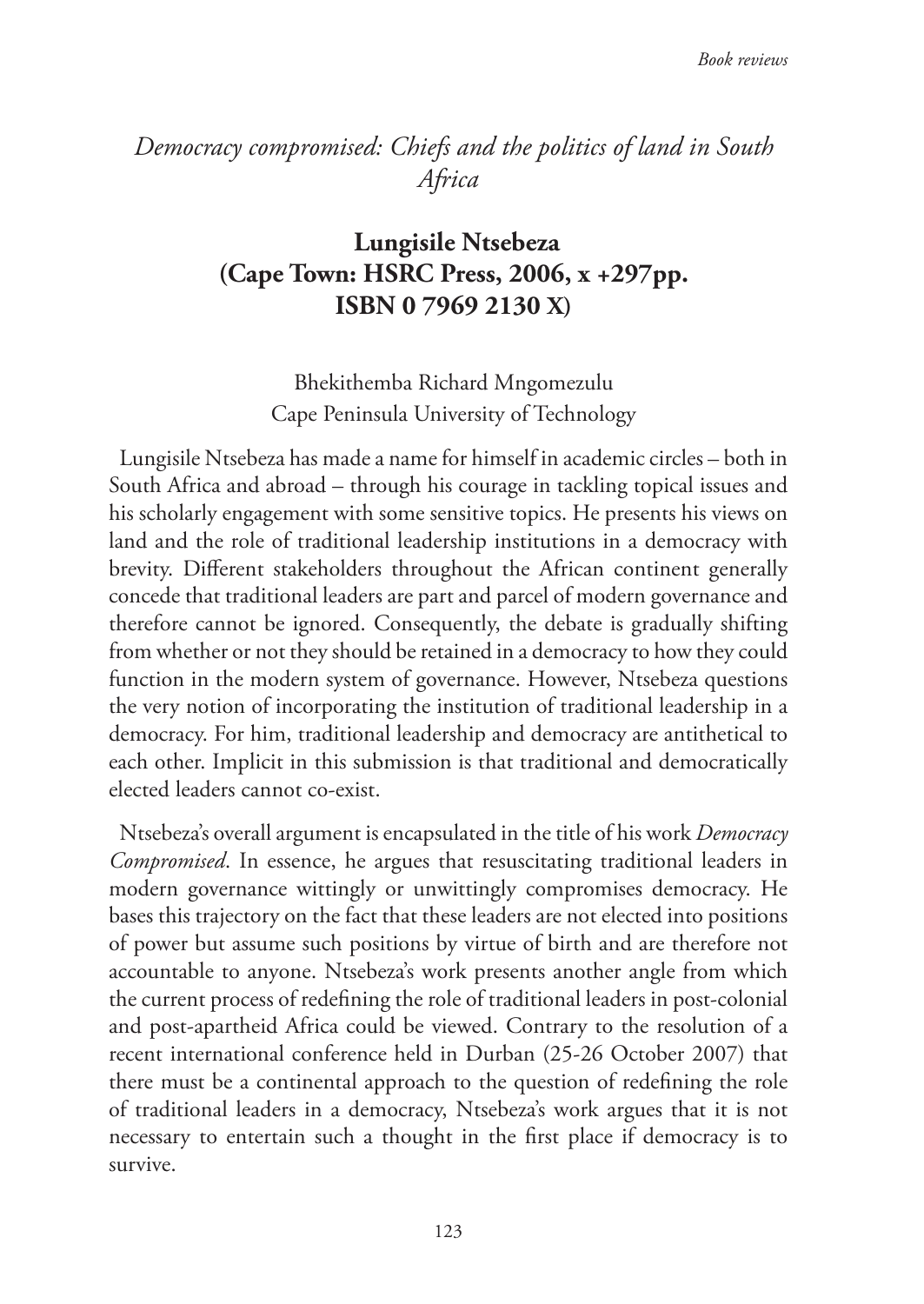To be sure, Ntsebeza argues from a well informed position and is not apologetic about the views he espouses. He states that his book "is about traditional authorities in a democracy" (p.3). He uses the Xhalanga District as an avenue to enter into a bigger debate regarding the possible coexistence between traditional and democratically elected leaders both in the South African and broader African contexts. Ntsebeza analyses the Traditional Leadership and Governance Framework Act and the Communal Land Rights Act, both promulgated in 2003, as well as the South African Constitution. He then contends that "upholding a Constitution that enshrines democratic principles in the Bill of Rights, whilst acknowledging a political and developmental role, or roles, for un-elected and unaccountable traditional authorities…is inconsistent and contradictory" (pp.15-16).

Ntsebeza's familiarity with a number of key debates regarding the issue of traditional leadership and democracy is evident. This is reflected in his succinct summary of those debates (pp.17-31). He is also well informed about the chronology regarding the evolvement of the institution of traditional leadership and the changes that characterised different historical moments such as colonialism, indirect rule and apartheid.

But what distinguishes *Democracy Compromised* from other works on the same topic is the manner in which Ntsebeza portrays traditional leaders. Instead of presenting them as freedom fighters who were at the vanguard of the liberation struggle, he views them as accomplices of the colonial interlopers. The two Acts passed in 2003 are generally applauded for defining the role of traditional leaders in a democratic South Africa. Ntsebeza blames these Acts for taking the country backwards. He attacks the Communal Land Rights Act for "effectively resuscitating the powers they enjoyed under the notorious Bantu Authorities Act of 1951 which was introduced by the apartheid regime" (p.14). He goes on to say that traditional leaders joined hands with the apartheid state to exercise control over black rural communities. Consequently, when black resistance re-emerged in the late 1980s and early 1990s in the rural areas, "the target was often Tribal Authorities and the issue was the authoritarian and despotic nature of these authorities particularly with regard to land allocation" (p.14). This presents traditional leaders as anti-democracy. Therefore, looking at the situation from this vintage point Ntsebeza tacitly argues that it would be impossible for traditional leaders to promote democracy, a system that would potentially deprive them of their despotic powers.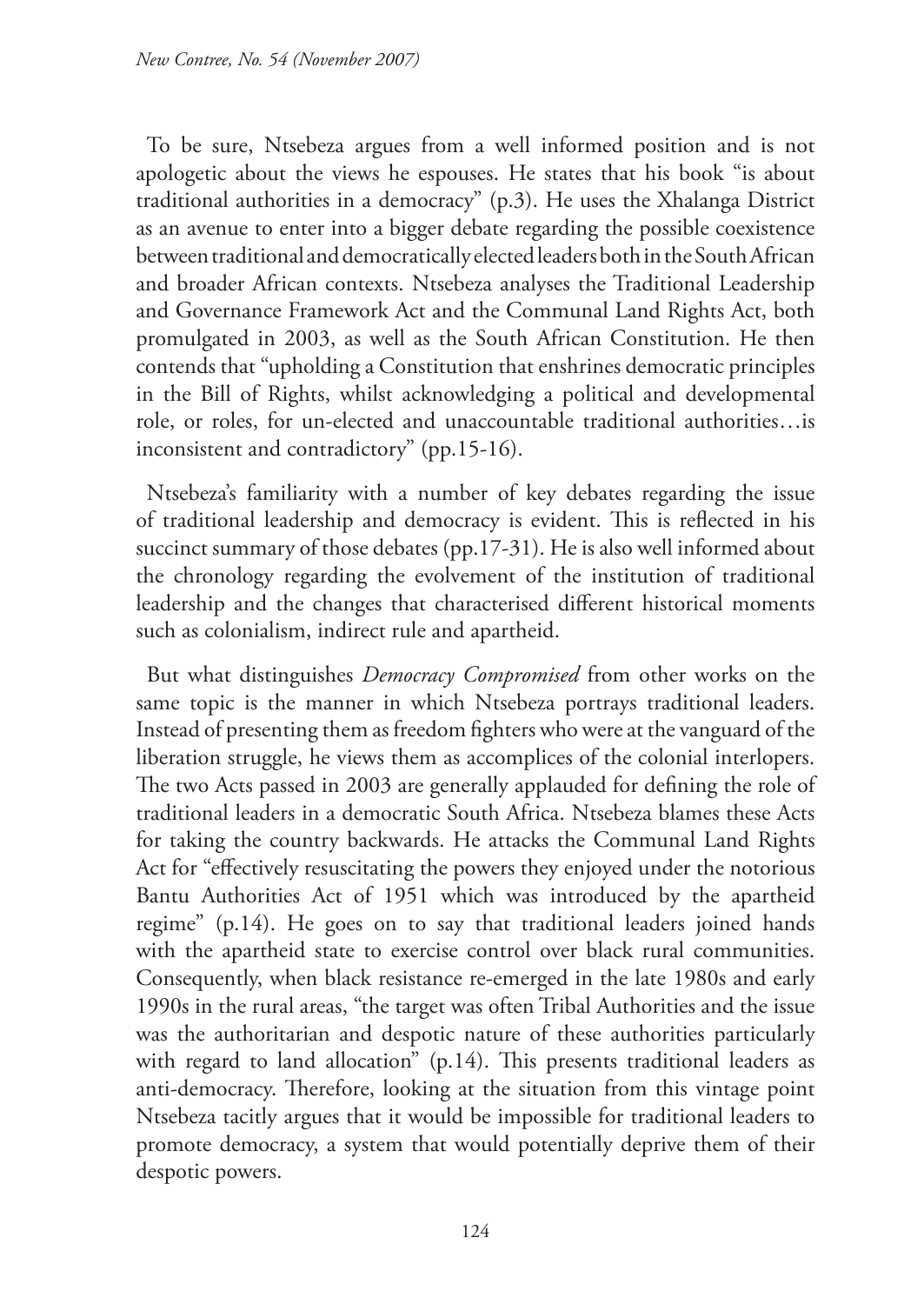In conclusion, Ntsebeza's work is timely, not because the views he espouses can easily be implemented but because it takes a different trajectory. It is views such his that will enable African leaders to think carefully as they embark on the relentless and tedious journey towards finding a place for traditional leaders in post-colonial and post-apartheid governance in Africa.

There is no doubt whatsoever that Ntsebeza has amassed knowledge on this subject. He articulates his thesis boldly and buttresses his submission by referring to evident and conspicuous contradictions. But to what extent can the arguments advanced in *Democracy Compromised* be implemented in postapartheid South Africa? This is the most intriguing question Ntsebeza's work forces the reader to ruminate about.

Basically there are two parallel issues at play here. On the one hand is a call to work towards an ideal situation whereby the democratic ethos and democratic principles would be entrenched in the minds of all stakeholders so that there could be no (South) African conception of democracy that accommodates un-elected traditional leaders. This is the call *Democracy Compromised* is making. On the other hand is an appeal for a pragmatic approach to the conceptualisation of democracy. This view can be gauged both in the 1996 South African Constitution and in the two Acts enacted in 2003.

By all accounts, Ntsebeza's argument has merits. Not only is it logical, it is also aptly substantiated. However, it would be intractable to implement it for a variety of reasons. For example, before assuming power, the ANC was portrayed as an organization that was opposed to traditional leaders. To counter this portrayal, the ANC made public pronouncements that the institution of traditional leadership would have a place in its government. The establishment of the Congress of Traditional Leaders of South Africa (CONTRALESA) and the House of Traditional Leaders (HTL) was a way of dissuading those who were using the uncertainty of traditional leaders about their future to score political points. The two Acts enacted in 2003 derived from this political context.

Moreover, South Africa is not the first country to face the debate regarding the fate of traditional leaders in a democracy. Other African countries tried in vain to abolish them. Ntsebeza acknowledges this reality thus: "Studies conducted in countries such as Mozambique, for example, reveal that despite